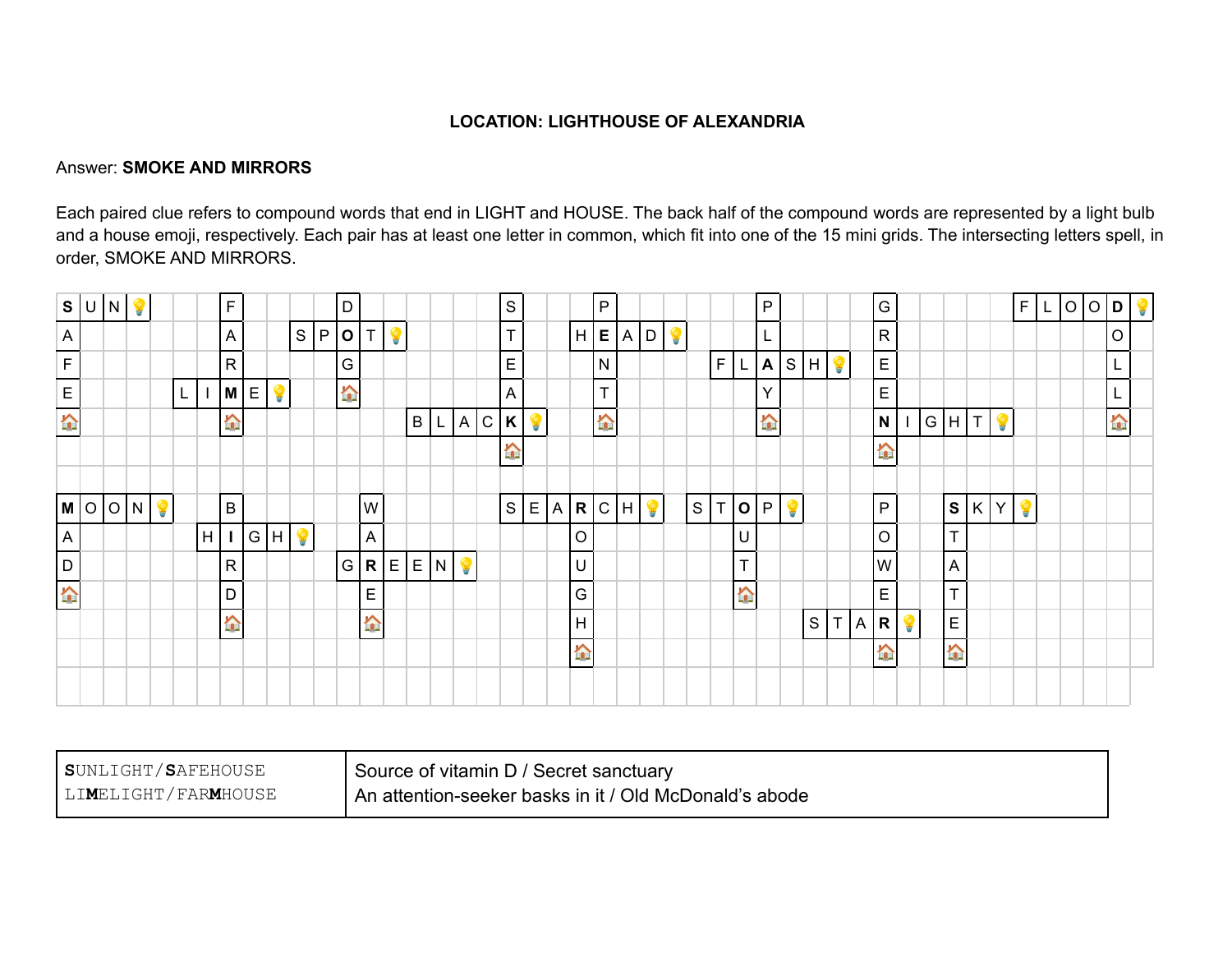| SPOTLIGHT/DOGHOUSE     | 2015 Best Picture winner / Where you might find a spouse in trouble   |
|------------------------|-----------------------------------------------------------------------|
| BLACKLIGHT/STEAKHOUSE  | Fixture of a rave / Where's the beef?                                 |
| HEADLIGHT/PENTHOUSE    | It could be high or low / It's found at the top                       |
| FLASHLIGHT/PLAYHOUSE   | Element of many scary stories / Where you could watch a scary story   |
| NIGHTLIGHT/GREENHOUSE  | It keeps monsters at bay / gas                                        |
| FLOODLIGHT/DOLLHOUSE   | They're seen on playing fields / Place for Barbie                     |
| MOONLIGHT/MADHOUSE     | 2016 Best Picture winner / A frenzied and noisy place, colloquially   |
| HIGHLIGHT/BIRDHOUSE    | It's typically yellow / Shelter for a swift or swallow                |
| GREENLIGHT/WAREHOUSE   | Give the go-ahead / Locale for shipping logistics                     |
| SEARCHLIGHT/ROUGHHOUSE | It lights up a certain movie studio logo / Play around boisterously   |
| STOPLIGHT/OUTHOUSE     | It tells you when to go ahead / A characteristically rural latrine    |
| STARLIGHT/POWERHOUSE   | What Sirius or Betelgeuse produces / One that's strong in their field |
| SKYLIGHT/STATEHOUSE    | Alternative to a window / Where a legislature meets                   |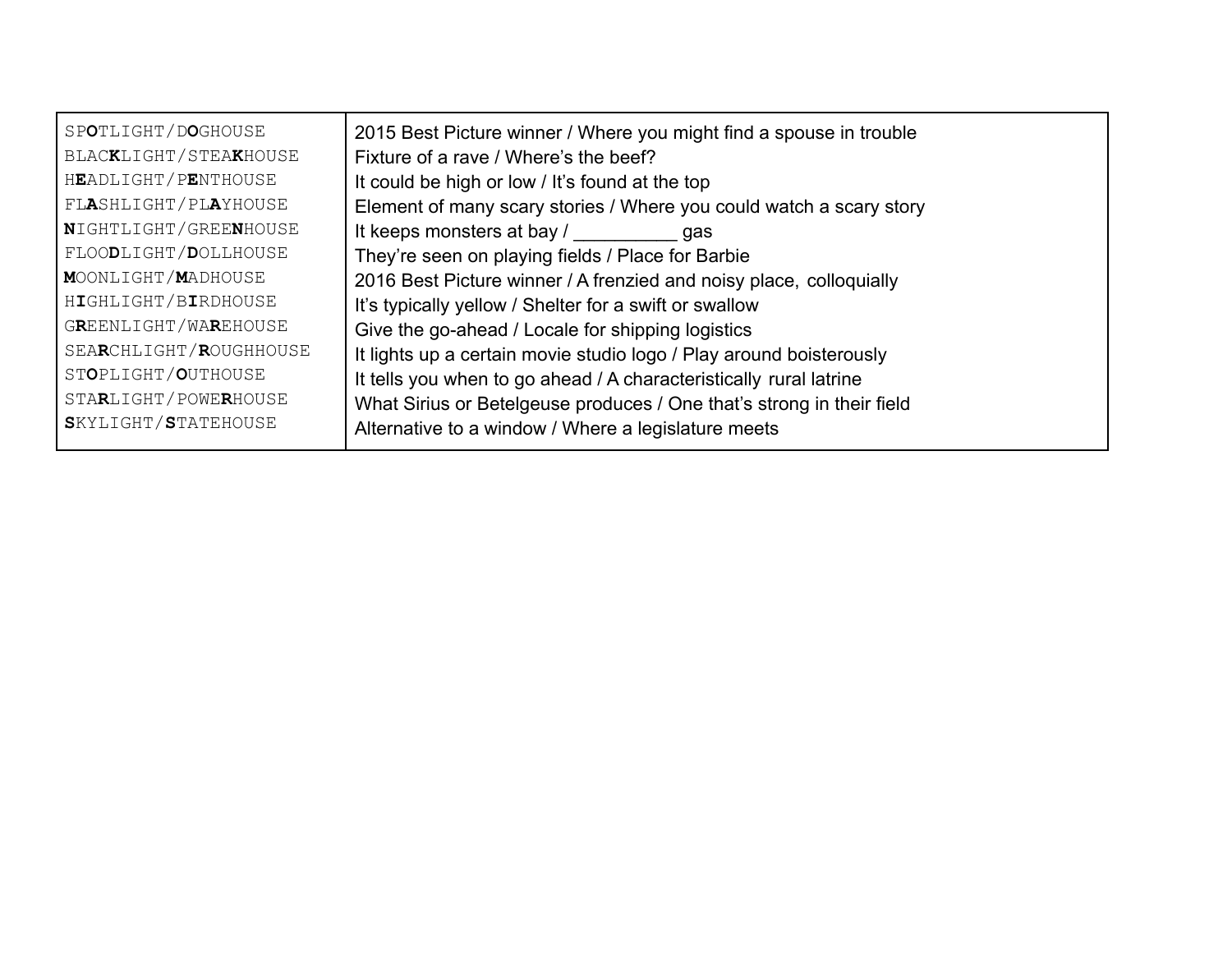## **THE COLOSSUS OF RHODES**

## Answer: **HEROIC**